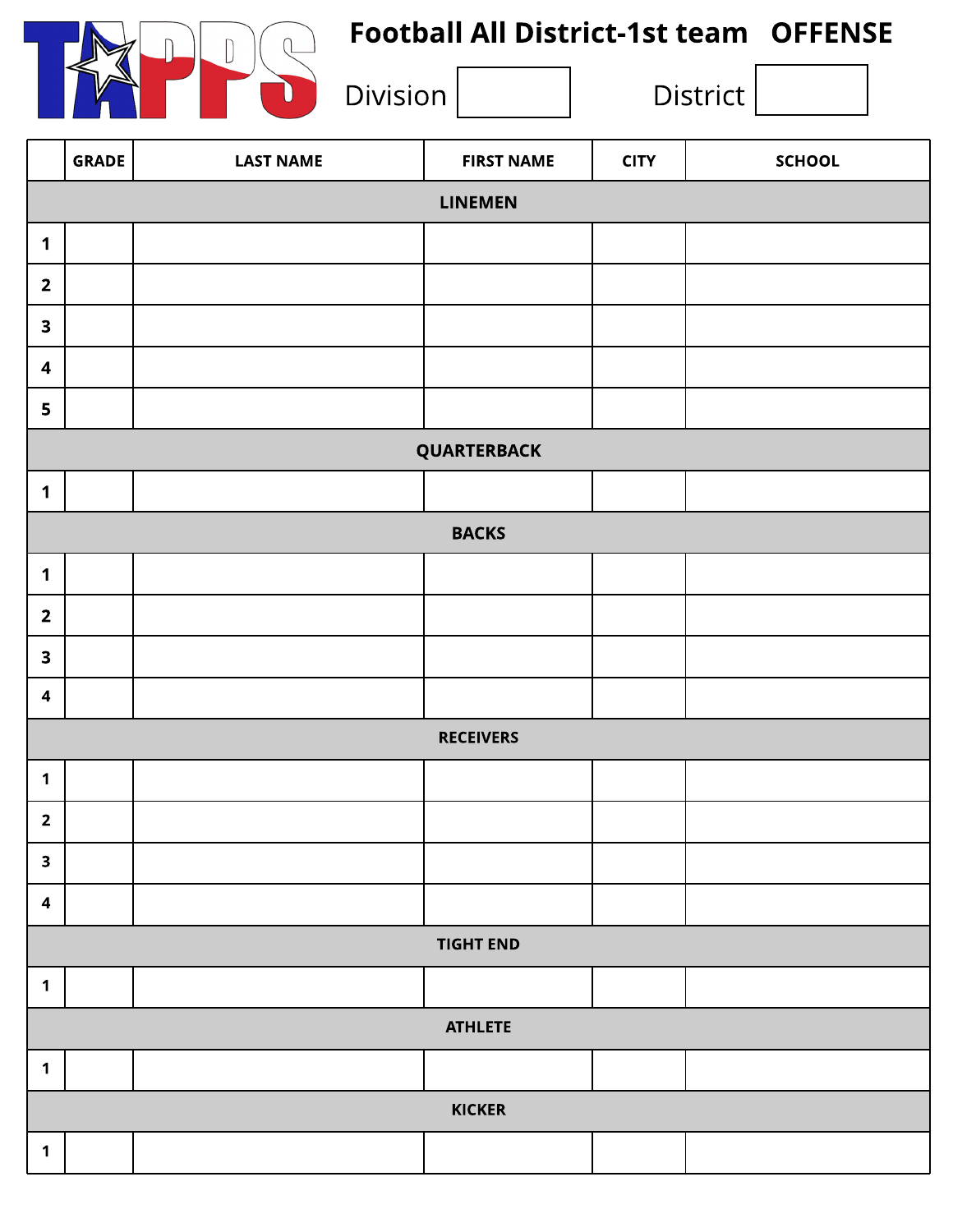

## Football All District-2nd Team OFFENSE

|                         | <b>GRADE</b>     | <b>LAST NAME</b> | <b>FIRST NAME</b> | <b>CITY</b> | <b>SCHOOL</b> |  |  |
|-------------------------|------------------|------------------|-------------------|-------------|---------------|--|--|
| <b>LINEMEN</b>          |                  |                  |                   |             |               |  |  |
| $\mathbf 1$             |                  |                  |                   |             |               |  |  |
| $\overline{2}$          |                  |                  |                   |             |               |  |  |
| $\overline{\mathbf{3}}$ |                  |                  |                   |             |               |  |  |
| $\boldsymbol{4}$        |                  |                  |                   |             |               |  |  |
| 5                       |                  |                  |                   |             |               |  |  |
|                         |                  |                  | QUARTERBACK       |             |               |  |  |
| $\mathbf 1$             |                  |                  |                   |             |               |  |  |
|                         | <b>BACKS</b>     |                  |                   |             |               |  |  |
| $\mathbf 1$             |                  |                  |                   |             |               |  |  |
| $\overline{2}$          |                  |                  |                   |             |               |  |  |
| $\overline{\mathbf{3}}$ |                  |                  |                   |             |               |  |  |
| $\boldsymbol{4}$        |                  |                  |                   |             |               |  |  |
|                         |                  |                  | <b>RECEIVERS</b>  |             |               |  |  |
| $\mathbf 1$             |                  |                  |                   |             |               |  |  |
| $\overline{\mathbf{2}}$ |                  |                  |                   |             |               |  |  |
| $\mathbf{3}$            |                  |                  |                   |             |               |  |  |
| $\overline{\mathbf{4}}$ |                  |                  |                   |             |               |  |  |
|                         | <b>TIGHT END</b> |                  |                   |             |               |  |  |
| $\mathbf 1$             |                  |                  |                   |             |               |  |  |
| <b>ATHLETE</b>          |                  |                  |                   |             |               |  |  |
| $\mathbf 1$             |                  |                  |                   |             |               |  |  |
| <b>KICKER</b>           |                  |                  |                   |             |               |  |  |
| $\mathbf{1}$            |                  |                  |                   |             |               |  |  |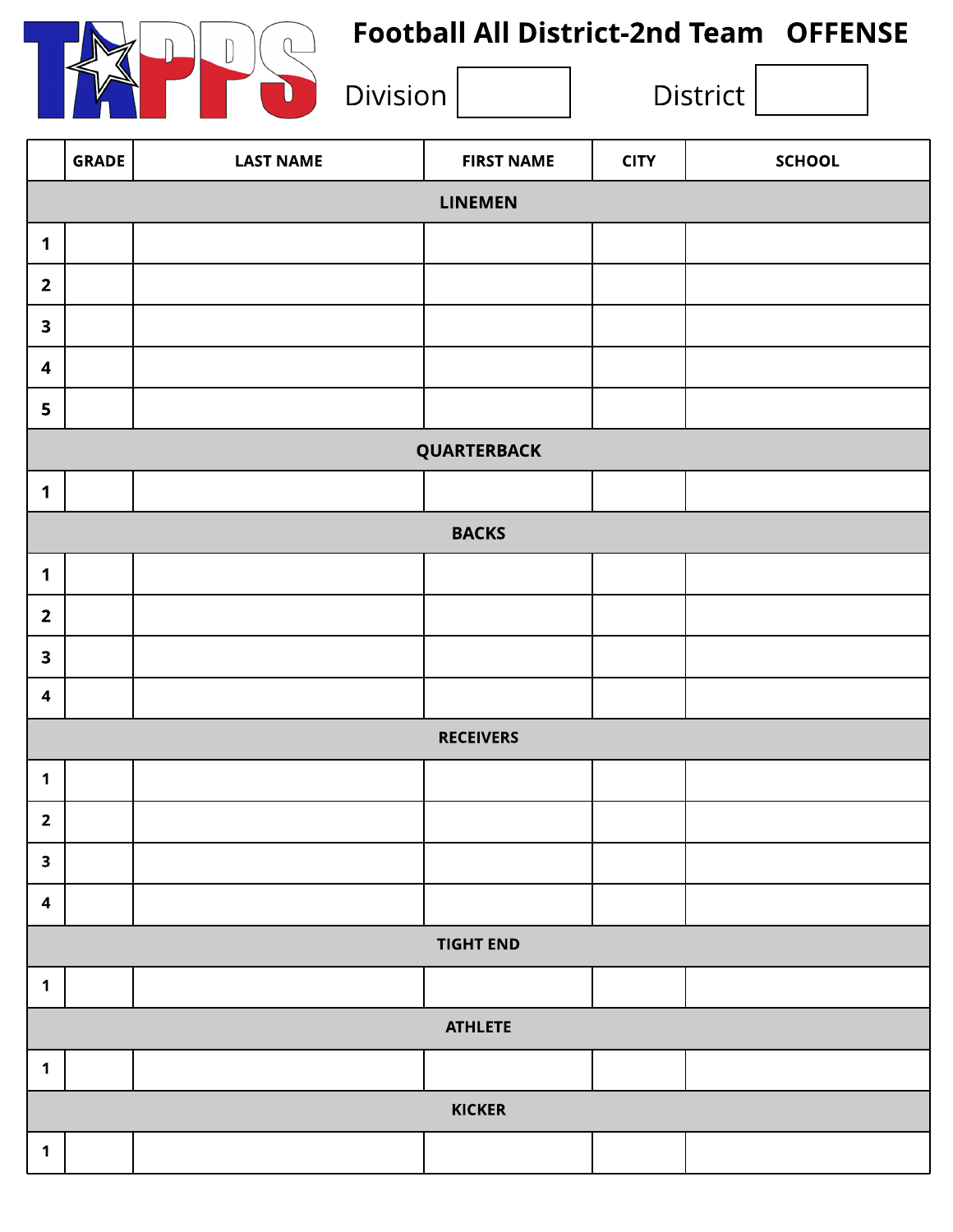

#### Football All District-HM OFFENSE

|                         | <b>GRADE</b>   | <b>LAST NAME</b> | <b>FIRST NAME</b> | <b>CITY</b> | <b>SCHOOL</b> |  |  |
|-------------------------|----------------|------------------|-------------------|-------------|---------------|--|--|
| <b>LINEMEN</b>          |                |                  |                   |             |               |  |  |
| $\mathbf 1$             |                |                  |                   |             |               |  |  |
| $\overline{2}$          |                |                  |                   |             |               |  |  |
| $\overline{\mathbf{3}}$ |                |                  |                   |             |               |  |  |
| $\boldsymbol{4}$        |                |                  |                   |             |               |  |  |
| $\overline{\mathbf{5}}$ |                |                  |                   |             |               |  |  |
|                         | QUARTERBACK    |                  |                   |             |               |  |  |
| $\mathbf 1$             |                |                  |                   |             |               |  |  |
|                         |                |                  | <b>BACKS</b>      |             |               |  |  |
| $\mathbf 1$             |                |                  |                   |             |               |  |  |
| $\overline{\mathbf{2}}$ |                |                  |                   |             |               |  |  |
| $\overline{\mathbf{3}}$ |                |                  |                   |             |               |  |  |
| $\overline{\mathbf{4}}$ |                |                  |                   |             |               |  |  |
|                         |                |                  | <b>RECEIVERS</b>  |             |               |  |  |
| $\mathbf 1$             |                |                  |                   |             |               |  |  |
| $\overline{\mathbf{2}}$ |                |                  |                   |             |               |  |  |
| $\mathbf{3}$            |                |                  |                   |             |               |  |  |
| $\overline{\mathbf{4}}$ |                |                  |                   |             |               |  |  |
| <b>TIGHT END</b>        |                |                  |                   |             |               |  |  |
| $\mathbf 1$             |                |                  |                   |             |               |  |  |
|                         | <b>ATHLETE</b> |                  |                   |             |               |  |  |
| $\mathbf 1$             |                |                  |                   |             |               |  |  |
|                         |                |                  | <b>KICKER</b>     |             |               |  |  |
| $\mathbf 1$             |                |                  |                   |             |               |  |  |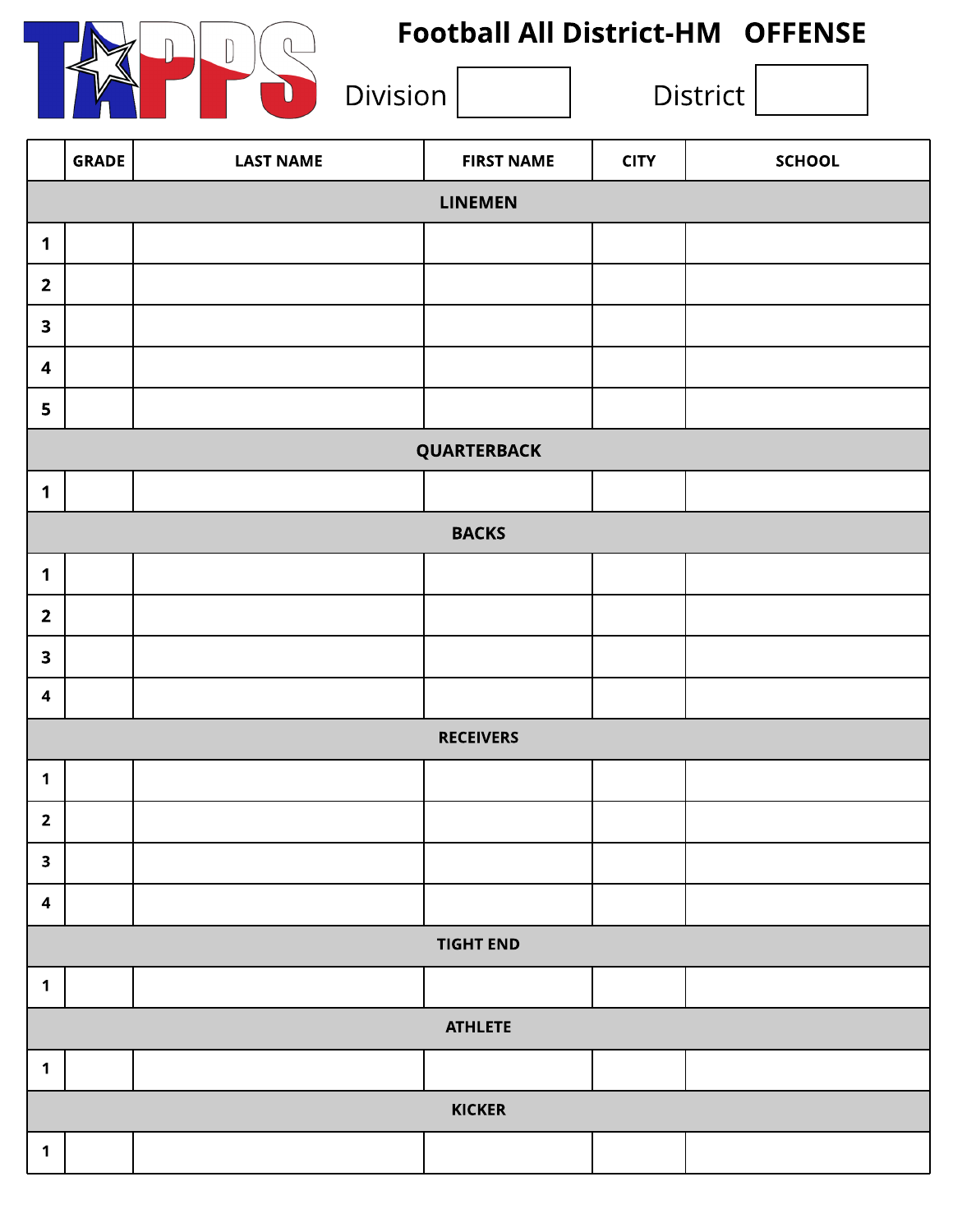

# Football All District-1st team DEFENSE

|                         | <b>GRADE</b>       | <b>LAST NAME</b> | <b>FIRST NAME</b> | <b>CITY</b> | <b>SCHOOL</b> |  |  |  |
|-------------------------|--------------------|------------------|-------------------|-------------|---------------|--|--|--|
| LINEMEN                 |                    |                  |                   |             |               |  |  |  |
| $\mathbf 1$             |                    |                  |                   |             |               |  |  |  |
| $\overline{\mathbf{2}}$ |                    |                  |                   |             |               |  |  |  |
| $\overline{\mathbf{3}}$ |                    |                  |                   |             |               |  |  |  |
| $\boldsymbol{4}$        |                    |                  |                   |             |               |  |  |  |
| 5                       |                    |                  |                   |             |               |  |  |  |
|                         | <b>LINEBACKERS</b> |                  |                   |             |               |  |  |  |
| $\mathbf 1$             |                    |                  |                   |             |               |  |  |  |
| $\overline{2}$          |                    |                  |                   |             |               |  |  |  |
| $\overline{\mathbf{3}}$ |                    |                  |                   |             |               |  |  |  |
| $\boldsymbol{4}$        |                    |                  |                   |             |               |  |  |  |
| 5                       |                    |                  |                   |             |               |  |  |  |
|                         |                    |                  | <b>SECONDARY</b>  |             |               |  |  |  |
| $\mathbf 1$             |                    |                  |                   |             |               |  |  |  |
| $\overline{\mathbf{2}}$ |                    |                  |                   |             |               |  |  |  |
| $\overline{\mathbf{3}}$ |                    |                  |                   |             |               |  |  |  |
| $\overline{\mathbf{4}}$ |                    |                  |                   |             |               |  |  |  |
| 5                       |                    |                  |                   |             |               |  |  |  |
| <b>PUNTER</b>           |                    |                  |                   |             |               |  |  |  |
| $\mathbf 1$             |                    |                  |                   |             |               |  |  |  |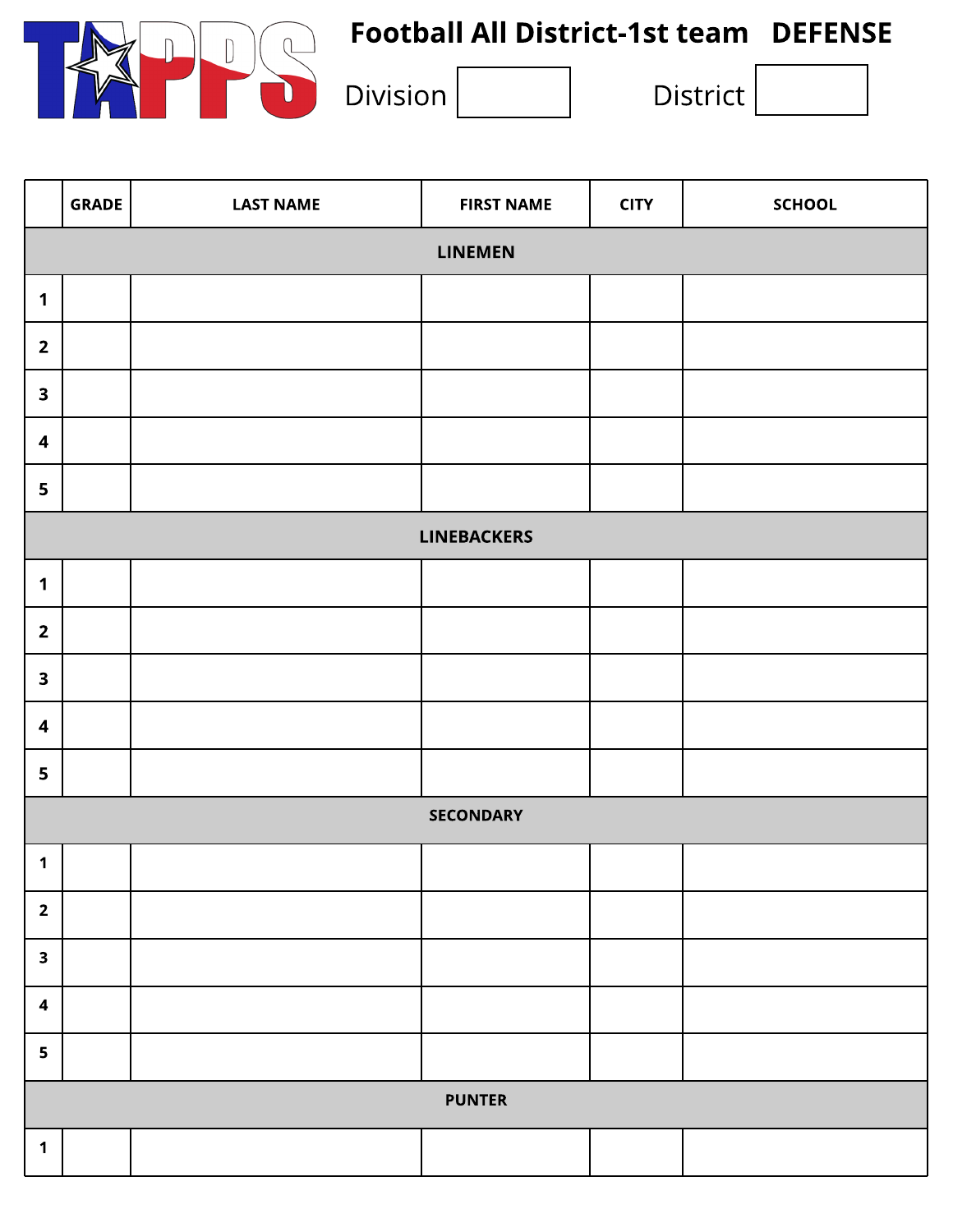

# Football All District-2nd team DEFENSE

|                         | <b>GRADE</b>   | <b>LAST NAME</b> | <b>FIRST NAME</b>  | <b>CITY</b> | <b>SCHOOL</b> |  |
|-------------------------|----------------|------------------|--------------------|-------------|---------------|--|
|                         | <b>LINEMEN</b> |                  |                    |             |               |  |
| $\mathbf 1$             |                |                  |                    |             |               |  |
| $\overline{\mathbf{2}}$ |                |                  |                    |             |               |  |
| $\mathbf{3}$            |                |                  |                    |             |               |  |
| $\overline{\mathbf{4}}$ |                |                  |                    |             |               |  |
| 5                       |                |                  |                    |             |               |  |
|                         |                |                  | <b>LINEBACKERS</b> |             |               |  |
| $\mathbf 1$             |                |                  |                    |             |               |  |
| $\overline{2}$          |                |                  |                    |             |               |  |
| $\overline{\mathbf{3}}$ |                |                  |                    |             |               |  |
| $\boldsymbol{4}$        |                |                  |                    |             |               |  |
| 5                       |                |                  |                    |             |               |  |
|                         |                |                  | <b>SECONDARY</b>   |             |               |  |
| $\mathbf 1$             |                |                  |                    |             |               |  |
| $\overline{\mathbf{2}}$ |                |                  |                    |             |               |  |
| $\overline{\mathbf{3}}$ |                |                  |                    |             |               |  |
| $\overline{\mathbf{4}}$ |                |                  |                    |             |               |  |
| 5                       |                |                  |                    |             |               |  |
| <b>PUNTER</b>           |                |                  |                    |             |               |  |
| $\mathbf 1$             |                |                  |                    |             |               |  |